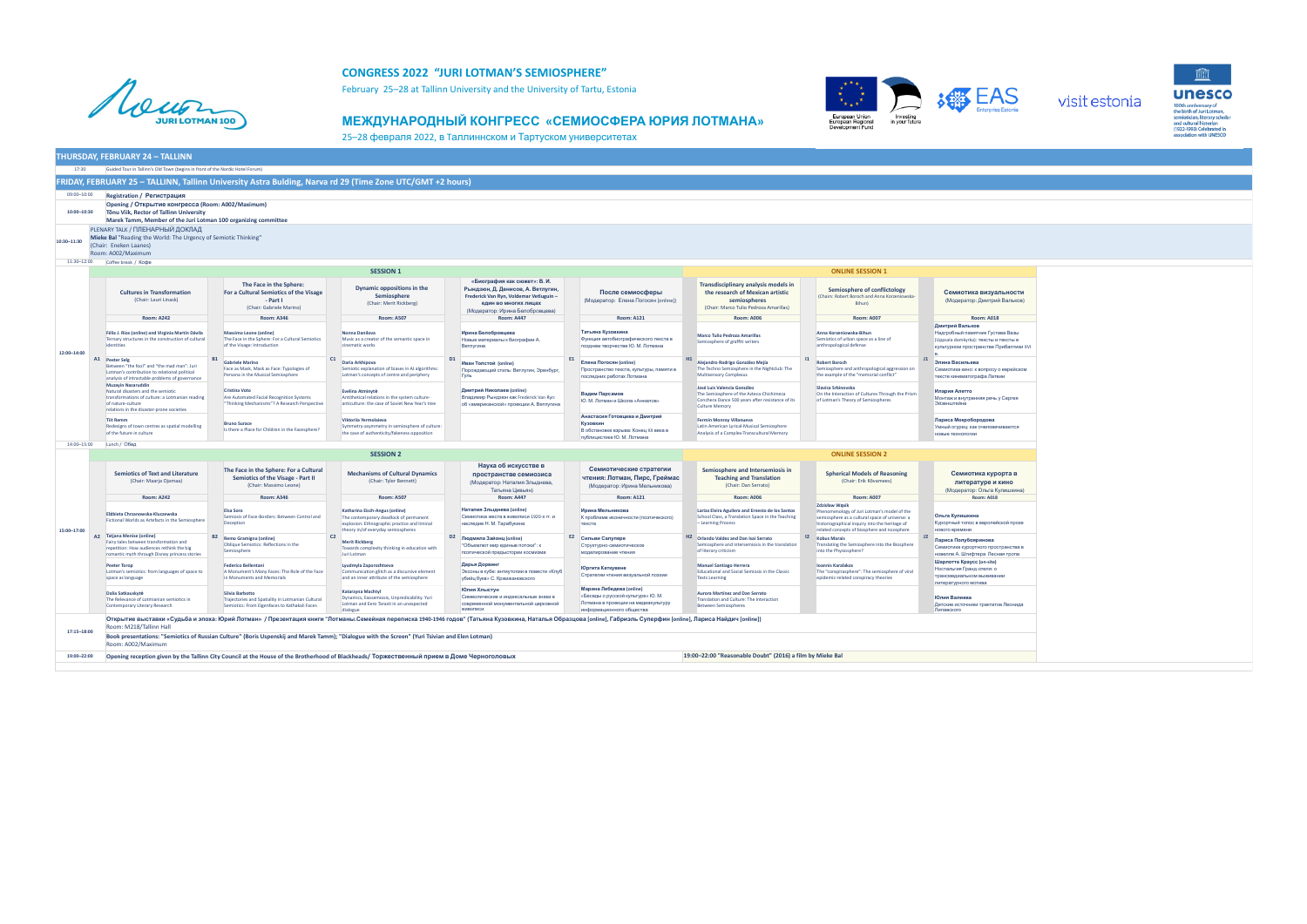|                               |                                                                                                                                 | SATURDAY, FEBRUARY 26 - TALLINN, Tallinn University Astra Bulding (Time Zone UTC/GMT +2 hours)                                                                                                       |                  |                                                                                                                                                      |                                                                                             |                                                                                                                        |                                                                                                                                           |                                                                                                                                           |                                                                                                                           |                                                                                                                                                                                                             |                                                                                                                                                                                                                                          |                                                                                                                                                                                                               |                 |                                                                                                                                 |
|-------------------------------|---------------------------------------------------------------------------------------------------------------------------------|------------------------------------------------------------------------------------------------------------------------------------------------------------------------------------------------------|------------------|------------------------------------------------------------------------------------------------------------------------------------------------------|---------------------------------------------------------------------------------------------|------------------------------------------------------------------------------------------------------------------------|-------------------------------------------------------------------------------------------------------------------------------------------|-------------------------------------------------------------------------------------------------------------------------------------------|---------------------------------------------------------------------------------------------------------------------------|-------------------------------------------------------------------------------------------------------------------------------------------------------------------------------------------------------------|------------------------------------------------------------------------------------------------------------------------------------------------------------------------------------------------------------------------------------------|---------------------------------------------------------------------------------------------------------------------------------------------------------------------------------------------------------------|-----------------|---------------------------------------------------------------------------------------------------------------------------------|
|                               |                                                                                                                                 |                                                                                                                                                                                                      |                  | <b>SESSION 3</b>                                                                                                                                     |                                                                                             |                                                                                                                        |                                                                                                                                           |                                                                                                                                           |                                                                                                                           |                                                                                                                                                                                                             |                                                                                                                                                                                                                                          | <b>ONLINE SESSION 3</b>                                                                                                                                                                                       |                 |                                                                                                                                 |
|                               | Juri Lotman Between History and<br><b>Theory</b><br>(Chair: Marek Tamm)                                                         | <b>Crossing Borders. Lotman in Latin</b><br>America<br>(Chair: Silvia N. Barei)                                                                                                                      |                  | Semiotics of Religion: Religion in the<br>Semiosphere (Part 1)<br>(Chairs: Thomas-Andreas Põder and<br>Matthew Kalkman)                              |                                                                                             | Поэтика и фонетика<br>(Модератор: Геннадий Обатнин)                                                                    |                                                                                                                                           | Поэзия. Поэтика.<br>(Модератор: Сурен Золян)                                                                                              |                                                                                                                           | Semiosphere, Text, Isomorphism.<br><b>Lotman's Contributions to the Study</b><br>of Culture, Art and History<br>(Chair: Tatiana Valdez Bubnova)                                                             |                                                                                                                                                                                                                                          | The Boundaries of Lotman's<br>Semiosphere<br>(Chair: Iokasti Christina Foundouka)                                                                                                                             |                 | Онлайн секция ЈЗ<br>(Модератор: Лариса Найдич)                                                                                  |
|                               | <b>Room: A242</b>                                                                                                               | <b>Room: A346</b>                                                                                                                                                                                    |                  | <b>Room: A507</b>                                                                                                                                    | <b>Room: A447</b>                                                                           |                                                                                                                        |                                                                                                                                           | <b>Room: A121</b>                                                                                                                         |                                                                                                                           | <b>Room: A006</b>                                                                                                                                                                                           |                                                                                                                                                                                                                                          | <b>Room: A007</b>                                                                                                                                                                                             |                 | <b>Room: A002</b>                                                                                                               |
| 09:30-11:00                   | <b>Daniele Monticelli</b><br>Chance or/as freedom? Action and<br>interpretation in Juri Lotman's theory of history              | Silvia N. Barei<br>The Ocean crossing. The Latin American Lotman<br>route                                                                                                                            |                  | <b>Matthew Kalkman</b><br>Lost in Translation: Creation Through (mis)<br>Interpreting the Religious Message of the Other<br>Hemisphere               | D <sub>3</sub>                                                                              | Майкл Вахтель (online)<br>Зияние в русской поэзии                                                                      | <b>E3</b>                                                                                                                                 | Сурен Золян<br>Поэтика модальности: «Когда б я был<br>царь» Пушкина                                                                       |                                                                                                                           | <b>Tatiana Valdez Bubnova</b><br>Lotman and Mitchell: Definitions of Text in the<br>Verbality-Visuality Relationship<br>H <sub>3</sub><br>$\overline{13}$                                                   | Iokasti Christina Foundouka<br>Lotman's Semiosphere as a tool for<br>understanding feminist Art History                                                                                                                                  | Оге Ханзен-Лёве<br>Литература и взрыв                                                                                                                                                                         |                 |                                                                                                                                 |
| A <sub>3</sub>                | <b>Marek Tamm</b><br>Juri Lotman's epistemology of history                                                                      | B3 Polina Golovátina-Mora (online) and Hernando<br><b>Blandón Gómez</b><br>The benefits of Lotman's conceptual apparatus<br>for design and urban art movement studies,<br>Latin American perspective |                  | Małgorzata Jankowska (online)<br>Meaning-generating mechanisms and the<br>semiosphere: towards the semiotics of modern<br>apocrypha                  |                                                                                             | Геннадий Обатнин<br>К истории описания рифмы и рифмовки в<br>русской поэзии                                            |                                                                                                                                           | Олег Заславский (online)<br>Скрытый сюжет в поэтике Пушкина                                                                               |                                                                                                                           | <b>Israel Leon O'Farrill</b><br>Boundary and Periphery in Mayan Territories and<br>in Written Discourse. XVI to XIX Century                                                                                 |                                                                                                                                                                                                                                          | <b>Eleni Lazaridou</b><br>Digital and real selves: Interfaces according to<br>Lotman's notion of boundary                                                                                                     | J3              | Лариса Найдич<br>Визуальные vs вербальные<br>художественные впечатления и подступы<br>к семиотике Ю. М. Лотмана                 |
|                               | <b>Taras Boyko</b><br>'God/History does not play dice'!? Juri Lotman<br>on the role of history in historical events             | Silvia N. Barei, Kalevi Kull (on-site) and Julieta<br>Haidar (online)<br>Presentation of the book Lotman revisitado.<br>Perspectivas latinoamericanas                                                |                  | <b>Thomas-Andreas Põder</b><br>Reflections on religion and the status of the<br>"outside" in the Lotmanian understanding of<br>culture               |                                                                                             | <b>Boris Maslov and Tatiana Nikitina</b><br>Comparative approaches to rhyme and rhythm                                 |                                                                                                                                           | Наталья Фатеева<br>Поэзия как самовоспроизводящая<br>система                                                                              |                                                                                                                           | Dalia Ruiz Avila<br><b>Before rhetoric</b>                                                                                                                                                                  |                                                                                                                                                                                                                                          | Aikaterini Mata<br>Intersemiotic translation and cultural<br>equivalence through Lotman's notion of the<br>borders of the Semiosphere: the case of a<br>multisemiotic text in a Greek primary school<br>book. |                 | Роман Бобрык и Ежи Фарыно<br>Как увидеть семиосферу. О ложном<br>сходстве и о непроницаемости семиосфер<br>(на разных примерах) |
| 11:00-11:30                   | Coffee break / Кофе                                                                                                             |                                                                                                                                                                                                      |                  |                                                                                                                                                      |                                                                                             |                                                                                                                        |                                                                                                                                           |                                                                                                                                           |                                                                                                                           |                                                                                                                                                                                                             |                                                                                                                                                                                                                                          |                                                                                                                                                                                                               |                 |                                                                                                                                 |
| 11:30-12:30                   | PLENARY TALK / ПЛЕНАРНЫЙ ДОКЛАД (Room: A002/Maximum)<br>(Chair: Marek Tamm)                                                     | Aleida Assmann "On the shoulders of giants: from Lotman's semiotics to cultural memory"                                                                                                              |                  |                                                                                                                                                      |                                                                                             |                                                                                                                        |                                                                                                                                           |                                                                                                                                           |                                                                                                                           |                                                                                                                                                                                                             |                                                                                                                                                                                                                                          |                                                                                                                                                                                                               |                 |                                                                                                                                 |
| 12:30-14:00                   | Lunch / Обед                                                                                                                    |                                                                                                                                                                                                      | <b>SESSION 4</b> |                                                                                                                                                      |                                                                                             |                                                                                                                        |                                                                                                                                           |                                                                                                                                           |                                                                                                                           | <b>ONLINE SESSION 4</b>                                                                                                                                                                                     |                                                                                                                                                                                                                                          |                                                                                                                                                                                                               |                 |                                                                                                                                 |
|                               | <b>Reinterpreting the Semiosphere</b><br>(Chair: Timo Maran)                                                                    | <b>Lotman in Philosophical Contexts</b><br>(Chair: Daniele Monticelli)                                                                                                                               |                  | Semiotics of Religion: Religion in the<br><b>Semiosphere (Part 2)</b><br>(Chairs: Thomas-Andreas Põder and<br>Matthew Kalkman)                       |                                                                                             | Семиотика памяти<br>(Модератор: Павел Лавринец)                                                                        |                                                                                                                                           | <b>Semiotics of Culture in Ancestral</b><br>Peoples. A Transdisciplinary and<br><b>Complex Perspective</b><br>(Chair: Oscar Ochoa Flores) |                                                                                                                           | <b>Looking Through Lotman's Semiotic</b><br>Eyes: Humour and Home in the Time<br>of COVID-19, Photomontage, and the<br><b>Transfeminine Subject in Art</b><br>(Chair: Griselda Zárate)<br><b>Room: A006</b> |                                                                                                                                                                                                                                          | Вариации на тему старости<br>(Модератор: Наталья Гамалова и<br>Янина Мутон)<br><b>Room: A007</b>                                                                                                              |                 | Дневники, мемуары,<br>семиосфера и обучение<br>(Модератор: Людмила Спроге)                                                      |
|                               | <b>Room: A242</b>                                                                                                               | <b>Room: A346</b>                                                                                                                                                                                    |                  | <b>Room: A507</b>                                                                                                                                    |                                                                                             | <b>Room: A121</b>                                                                                                      | <b>Room: A447</b>                                                                                                                         |                                                                                                                                           |                                                                                                                           |                                                                                                                                                                                                             |                                                                                                                                                                                                                                          |                                                                                                                                                                                                               |                 | <b>Room: A002</b>                                                                                                               |
|                               | <b>Tyler James Bennett</b><br>The diecasting mechanism (Штампующий<br>устройство) is not the semiosphere                        | <b>Vladimir Feshchenko</b><br>Artistic communication as an object of semiotics<br>and linguistic aesthetics                                                                                          |                  | <b>Anders Klostergaard Petersen</b><br>Textual Innovation as a Challenge to Historical<br>Interpretation: A Dialogue with Lotman, Peirce,<br>and Eco |                                                                                             | Екатерина Лямина<br>Российский чиновник первой трети XIX в. в<br>своем дневнике и в литературе                         |                                                                                                                                           | <b>Oscar Ochoa Flores</b><br>The rain request ritual in Morelos. Mexico as a<br>complex text                                              |                                                                                                                           | Josefina Guzmán Díaz<br>Culture, emotion, humour, and language in visual<br>texts ("memes" and cartoons) about COVID-19                                                                                     |                                                                                                                                                                                                                                          | Наталья Гамалова<br>Дескрипции стариковской одежды в<br>литературе                                                                                                                                            |                 | Патриция Деотто<br>Город и память в «Дневных звездах»<br>Ольги Берггольц                                                        |
| 14:00-16:00<br>AA             | <b>Jakub Sadowski</b><br>On the usefulness of the concept of<br>semiosphere in the analysis of homonymic<br>transformations     | Òscar Castro Garcia (online)<br>Expanding semiosphere: the cognitive<br><b>B4</b><br>mechanisms of the creative and receiving<br>consciousness                                                       | C4               | <b>Jenny Ponzo</b><br>Roman Catholic Saints and the "Right to<br>Biography"                                                                          |                                                                                             | Павел Лавринец<br>«Бриллианты на кладбище»: газетная<br><b>D4</b> беллетристика межвоенной русской<br>печати           |                                                                                                                                           | Pedro Reygadas Robles Gil<br>The subtle body in the different ehtical-mythical<br>nuclei                                                  |                                                                                                                           | Griselda Zárate<br>Welcome home: a semiotic reading in times of<br>the COVID-19                                                                                                                             |                                                                                                                                                                                                                                          | Изабель Депре (on-site)<br>Тема старости в произведениях<br>Владимира Маканина                                                                                                                                |                 | Людмила Спроге<br>«Вторичные» свидетели: о природе (мало-<br>неизвестных мемуаров                                               |
|                               | <b>Aynur Rahmanova</b><br>Nihilism and the Semiosphere                                                                          | <b>Liisa Bourgeot</b><br>Gustav Shpet's phenomenology of the word: a<br>closer look at 'deep semiotics'                                                                                              |                  | Francesco Galofaro and Zeno Toffano<br>Portrait of the Holy Virgin as a Semantic<br>Operator                                                         |                                                                                             | Инга Видугирите<br>Семиосфера и глобальный мир: на основе<br>путевых дневников Томаса Венцловы                         |                                                                                                                                           | Marisol Cárdenas Oñate<br>Semiosphere of Wellness, Common Benefit,<br>Harmony and Equity as Transcultural Cognitive<br>Poliglotism        |                                                                                                                           | Jorge Cantú-Sánchez<br>The subversive frontier: oxymoron,<br>photomontage, and polarizing meanings in<br>graphic art                                                                                        |                                                                                                                                                                                                                                          | Янина Мутон<br>Старость, уходящая от смерти: стратегии<br>жизни персонажей-стариков в<br>произведениях Григория Горина                                                                                        |                 | Се Цзысюань<br>Попытка реконструировать семиосферу из<br>отдельного текста: на примере «Движение<br>Ханьфу» в Китае             |
|                               | Suren Zolyan<br>SemiO-poiesis as a modus of self-regulation of<br>the semiosphere                                               |                                                                                                                                                                                                      |                  | <b>Mega Afaf (online)</b><br>A Semiotic Analysis of non-Divine religions<br>Versus Divine Religions in the Light of Lotman's<br>Semiosphere.         | Александр Данилевский<br>«Семиотика кино» в «Тайне трех<br>государей» Дмитрия Миропольского |                                                                                                                        | Cecilia Berenice Fajardo Villegas<br>The "couple" sphere in the hñähñü<br>semiosphere. An approach from the perspective<br>of their women |                                                                                                                                           | <b>Daniel Arzate Díaz</b><br>The corpoespheric semiotechnologies of the<br>transfeminine subject in latin american cinema |                                                                                                                                                                                                             | Яна Пайоли<br>Старость и молодость в туристической и<br>панорамной литературе конца XIX и<br>начала XX веков<br>Ольга Артюшкина<br>Старость и диалог с памятью на примере<br>романов Ирины Грековой «Фазан» и<br>«Старик» Юрия Трифонова |                                                                                                                                                                                                               |                 |                                                                                                                                 |
| 16:00-16:30                   | Coffee break / Кофе                                                                                                             |                                                                                                                                                                                                      |                  | <b>SESSION 5</b>                                                                                                                                     |                                                                                             |                                                                                                                        |                                                                                                                                           |                                                                                                                                           |                                                                                                                           |                                                                                                                                                                                                             |                                                                                                                                                                                                                                          | <b>ONLINE SESSION 5</b>                                                                                                                                                                                       |                 |                                                                                                                                 |
|                               | Formalism - Structuralism -<br><b>Semiotics</b>                                                                                 | <b>Visual Politics: Semiotic Perspectives</b><br>(Chair: Sergey Akopov)                                                                                                                              |                  | Semiotics of Religion: Religion in the<br>Semiosphere (Part 3)<br>(Chairs: Thomas-Andreas Põder and                                                  |                                                                                             | Русская культура в Европе<br>(Модератор: Федор Поляков, Григорий                                                       |                                                                                                                                           | Миф, быт, межкультурные<br>СВЯЗИ                                                                                                          |                                                                                                                           | Биография и труды Ю. М.<br>Лотмана                                                                                                                                                                          |                                                                                                                                                                                                                                          | <b>Unpredictable Processes</b><br>(Chair: Aleksandr Fadeev)                                                                                                                                                   |                 | Онлайн секция 15<br>(Модератор: Антони Бортновски)                                                                              |
|                               | (Chair: Igor Pilshchikov)                                                                                                       |                                                                                                                                                                                                      |                  | Matthew Kalkman)                                                                                                                                     |                                                                                             | Утгоф)                                                                                                                 |                                                                                                                                           | (Модератор: Дарья Дорвинг)                                                                                                                |                                                                                                                           | (Модератор: Татьяна Кузовкина)                                                                                                                                                                              |                                                                                                                                                                                                                                          |                                                                                                                                                                                                               |                 |                                                                                                                                 |
|                               | <b>Room: A242</b>                                                                                                               | <b>Room: A346</b>                                                                                                                                                                                    |                  | <b>Room: A507</b><br>Jason Van Boom (on-site) and Alin Olteanu                                                                                       |                                                                                             | <b>Room: A447</b><br>Ирина Антанасиевич и Марина                                                                       |                                                                                                                                           | <b>Room: A006</b><br>Данияр Сабитов                                                                                                       |                                                                                                                           | <b>Room: A121</b>                                                                                                                                                                                           |                                                                                                                                                                                                                                          | <b>Room: A007</b>                                                                                                                                                                                             |                 | <b>Room: A002</b>                                                                                                               |
| 16:30-18:00<br>A <sub>5</sub> | <b>Mihhail Lotman</b><br>Verse Theory: Formalism - Structuralism -<br>Generativism                                              | <b>Andrey Makarychev</b><br>Visual Biopolitics of the Pandemic: From Signs to<br>Signatures                                                                                                          | C5               | (online)<br>"Have you not heard, my soul []?": The Great<br>Canon of St. Andrew of Crete as a multimodal<br>autocommunicative text                   | D <sub>5</sub>                                                                              | Сорокина (online)<br>Мифология границ: Русское / советское в<br>практиках русского зарубежья (20 - 30-е<br>годы XX в.) |                                                                                                                                           | Может ли имя не значить?<br>'Асемиотическое' в теории мифа Юрия<br>Лотмана и Бориса Успенского                                            |                                                                                                                           | Валерий Отяковский<br>Две защиты Николая Мордовченко                                                                                                                                                        |                                                                                                                                                                                                                                          | <b>Irene Machado</b><br>Word and Deed according to Lotman's studies<br>on the Unpredictable Mechanisms of Culture                                                                                             | $\overline{15}$ | Антони Бортновски<br>Семиотика Киева в художественной<br>литературе начала XX столетия                                          |
|                               | Igor Pilshchikov (online)<br>System vs. Structure in the Formalist and<br><b>Structuralist Parlance</b>                         | <b>Mike Cole</b><br>"Do you recognise me?" A Visual Analysis of<br>Ukrainian Political Leaders' Self-representations<br>on Instagram                                                                 |                  | Ivo Ivanov Velinov (online)<br>Culture and Space of Religious Geography                                                                              |                                                                                             | Сергей Доценко<br>«Вошли мы в щель четвертую»: Из<br>комментария к рассказу А. Ремизова<br>«Четвертый круг»            | E5                                                                                                                                        | Оксана Пашко (online)<br>Особенности литературного быта в<br>Украине 1920-х гг.: автор - журнал -<br>читатель                             |                                                                                                                           | <b>F5</b> Эвелина Пилярчик<br>О «пересечении непересекающихся (в<br>других ситуациях) образов<br>действительности». Поэтика трудов Юрия<br>Лотмана: метафоры и аналогии                                     |                                                                                                                                                                                                                                          | <b>Isabel Jacobs</b><br>Outside the Laboratory: Juri Lotman's Theory of<br><b>Scientific Progress</b>                                                                                                         |                 | Ануар Галиев<br>«Избрание казахских ханов в XVIII - XIX вв.<br>как «изобретение традиции»                                       |
|                               | <b>Mikhail Trunin</b><br>Yuri Tynianov, Jan Mukařovský and Nikolai Marr<br>in Juri Lotman's Concept of History of<br>Humanities | Sami Siva<br>Photography as a mnemonic text: A bio-political<br>and semiotic perspective                                                                                                             |                  | <b>Magdalena Maria Kubas</b><br>The Blessed Mary in the spatial representations:<br>the case of the Italian poetry after the Vatican<br>Council II   |                                                                                             | Григорий Утгоф<br>«Приглашение на казнь». Глава VIII                                                                   |                                                                                                                                           | Артем Серебренников<br>Граф Эрик Стенбок и англо-русско-<br>эстонские связи                                                               |                                                                                                                           | Дорота Евдокимов<br>Индивид в культуре в трудах Юрия<br>Лотмана. Опыт синтетического подхода                                                                                                                |                                                                                                                                                                                                                                          | <b>Lilly Gonzalez Cirimele</b><br>The naked human body in artistic movements<br>from the perspective of the Semiotics of Culture                                                                              |                 | Ван Цзясин<br>Восприятие Ю. М. Лотмана в материковом<br>Китае                                                                   |
| 18:00-19:00                   | Dinner / Ужин                                                                                                                   |                                                                                                                                                                                                      |                  |                                                                                                                                                      |                                                                                             |                                                                                                                        |                                                                                                                                           |                                                                                                                                           |                                                                                                                           |                                                                                                                                                                                                             |                                                                                                                                                                                                                                          |                                                                                                                                                                                                               |                 |                                                                                                                                 |
| 19:15                         | Departure to Tartu / Отъезд в Тарту                                                                                             |                                                                                                                                                                                                      |                  |                                                                                                                                                      |                                                                                             |                                                                                                                        |                                                                                                                                           |                                                                                                                                           |                                                                                                                           |                                                                                                                                                                                                             | <b>Agne Nelk and Kiur Aarma</b>                                                                                                                                                                                                          | 19:15 "Lotman's world" (2008) a film by                                                                                                                                                                       |                 | Фильм «Мир Лотмана» (2008) Агне<br>Нелк и Киур Аарма                                                                            |

| Е Е RNДЯ                  |
|---------------------------|
| риса Найдич)              |
| 1002                      |
|                           |
|                           |
|                           |
| ные                       |
| тления и подступы<br>іана |
|                           |
| Фарыно<br>у. О ложном     |
| аемости семиосфер         |
|                           |
|                           |
|                           |
|                           |
|                           |
|                           |
|                           |
| емуары,                   |
| и обучение                |
| ила Спроге)               |
| 1002                      |
|                           |
| ных звездах»              |
|                           |
|                           |
|                           |
|                           |
| и: о природе (мало-<br>B  |
|                           |
|                           |
| вать семиосферу из        |
| римере «Движение          |
|                           |
|                           |
|                           |
|                           |
|                           |
|                           |
|                           |
|                           |
|                           |
| экция 15                  |
| ни Бортновски)            |
| 1002                      |
|                           |
| ожественной               |
| столетия                  |
|                           |
| анов в XVIII – XIX вв.    |
| «миµм                     |
|                           |
|                           |
| ана в материковом         |
|                           |
|                           |
| l» (2008) Агне            |
|                           |
|                           |

a sa kacamatan ing Kabupatèn Kabupatèn Kabupatèn Kabupatèn Kabupatèn Kabupatèn Kabupatèn Kabupatèn Kabupatèn K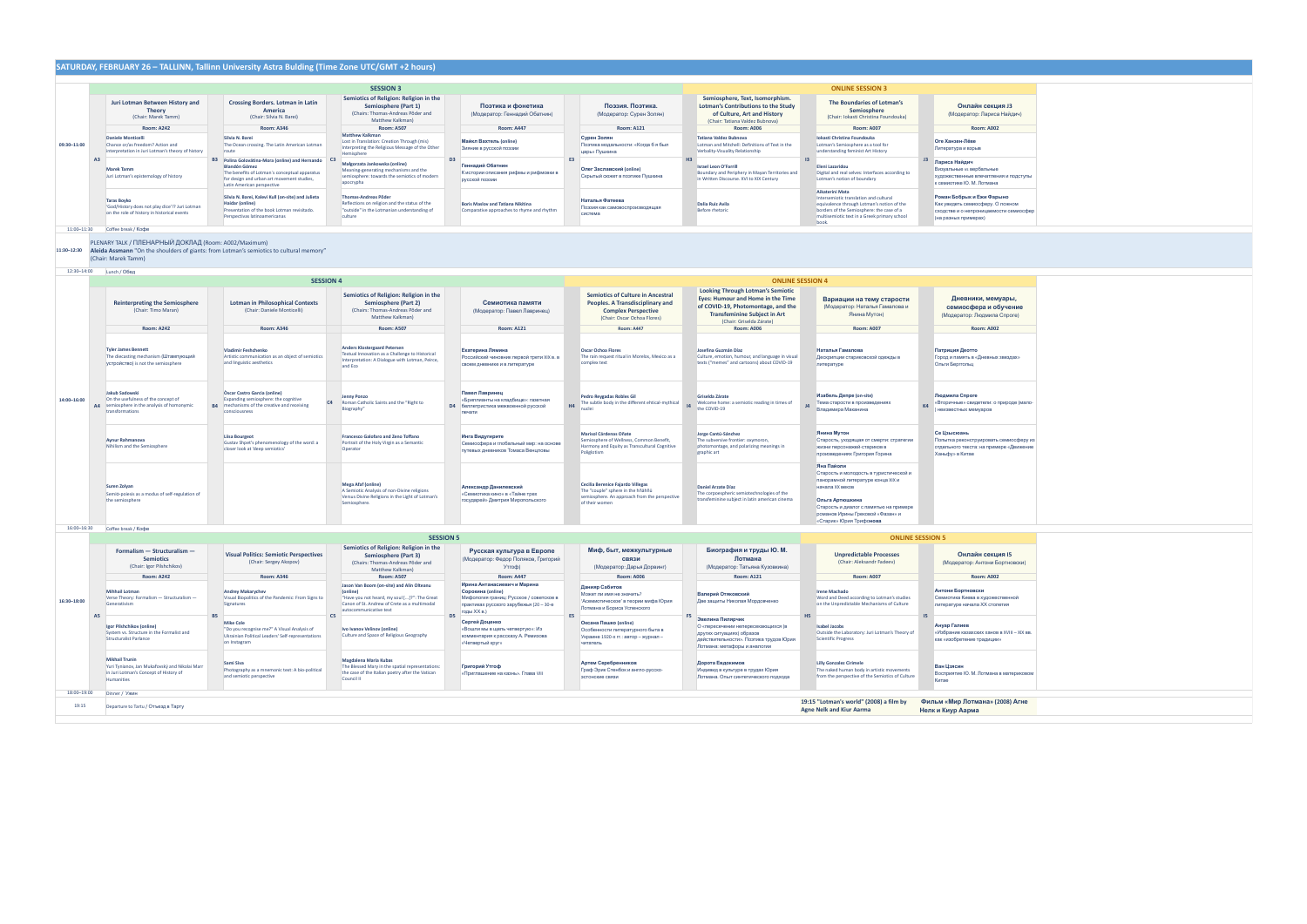|                                                                                                                                                                                                                               |                                                                                                                                                                                                                    | <b>SESSION 6</b>                                                                                                                                                                                             |                                                                                                                                                                                  |                                                                                                                                                                                            |                                                                                                                                                                |                                                                                                                                                | <b>ONLINE SESSION 6</b>                                                                                                                                                                                                   |                                                                                                                                                                                 |                                                                                                                                                      |  |  |  |  |
|-------------------------------------------------------------------------------------------------------------------------------------------------------------------------------------------------------------------------------|--------------------------------------------------------------------------------------------------------------------------------------------------------------------------------------------------------------------|--------------------------------------------------------------------------------------------------------------------------------------------------------------------------------------------------------------|----------------------------------------------------------------------------------------------------------------------------------------------------------------------------------|--------------------------------------------------------------------------------------------------------------------------------------------------------------------------------------------|----------------------------------------------------------------------------------------------------------------------------------------------------------------|------------------------------------------------------------------------------------------------------------------------------------------------|---------------------------------------------------------------------------------------------------------------------------------------------------------------------------------------------------------------------------|---------------------------------------------------------------------------------------------------------------------------------------------------------------------------------|------------------------------------------------------------------------------------------------------------------------------------------------------|--|--|--|--|
|                                                                                                                                                                                                                               | <b>Re-Storied Landscapes and Places:</b>                                                                                                                                                                           |                                                                                                                                                                                                              | 30th Anniversary of the publication                                                                                                                                              | $9:30 - 11:00$                                                                                                                                                                             | $9:30 - 11:00$                                                                                                                                                 |                                                                                                                                                | $9:30 - 11:00$                                                                                                                                                                                                            | $9:30 - 11:00$                                                                                                                                                                  |                                                                                                                                                      |  |  |  |  |
| (Chair: Alexandra Milvakina)<br>Room: Conference hall - 244                                                                                                                                                                   | <b>Experiences</b><br>(Chair: Lina Būgienė)<br>Room: Kodavere - 186                                                                                                                                                | <b>Cultural Evolution</b><br>(Chair: Oleg Sobchuk)<br>Room: Fonoteek - 443                                                                                                                                   | <b>Explosion". Topical Issues</b><br>(Chairs: Inna Merkoulova and Franciscu Sedda)<br>Room: Kursi - 191                                                                          | Секция Е6<br>(Модератор: Татьяна Степанищева)                                                                                                                                              | Секция F6<br>(Модератор: Лариса Петина)                                                                                                                        | <b>Four Mechanisms of Cultures</b><br>(Chair: Anna Maria Lorusso)<br>Room: Kullamaa - 206g                                                     | <b>Contributions from Iuri Lotman to</b><br><b>Analyze Cultural Processes</b>                                                                                                                                             | Онлайн секция Ј6<br>(Модератор: Валерий Отяковский)                                                                                                                             |                                                                                                                                                      |  |  |  |  |
| <b>Andreas Ventsel</b><br>Semiotic approach of strategic narrative                                                                                                                                                            | <b>Ane Ohrvik</b><br>How to Become a Pilgrimage Destination:<br>Ingredients of Pilgrim Storyworlds                                                                                                                 | <b>Peeter Tinits</b><br>Intentional language change: written Estonian ca<br>1900                                                                                                                             | <b>Franciscu Sedda (online)</b><br>Making explosion explode                                                                                                                      | Room: Tõstamaa - 243                                                                                                                                                                       | Room: Äksi - 353                                                                                                                                               | Anna Maria Lorusso (on-site)<br>At different speeds: conflicts and domestications<br>within cultures. The case of Hollywood and Walt<br>Disney | Room: Computer class - 282                                                                                                                                                                                                | Room: Torma - 206k                                                                                                                                                              |                                                                                                                                                      |  |  |  |  |
| <b>Emiliano Vargas</b><br>Mediatic frontiers in digital era. Mediatization<br>and interfaces in the semiotic flow of Black<br>Music                                                                                           | Hannah Kristine Lunde (online)<br>The Time-Space of a Legendary Patron Saint:<br>Pilgrimage as Placemaking and Performance at<br>the Former Shrines of St Sunniva                                                  | Ahnert<br>Capturing aesthetic complexity in art using<br>compression ensembles                                                                                                                               | Inna Merkoulova (online)<br>"The Thinking Reed". Lotman between Pascal<br>and Vernadsky<br>Marina Merkoulova (online)<br>Selfie Explosion in the Semiotics of theater<br>culture | Татьяна Степанищева<br>Русская поэзия в антологиях Ю. М.<br>Лотмана: «Поэты начала XIX века» и<br>«Поэты 1790-1810-х годов»                                                                | <b>F6</b> Василий Щукин<br>Портрет в семиосфере дома (от иконы до<br>культового портрета)                                                                      | Banned from the semiosphere. "Cancel culture"<br>and its semiotic mechanisms                                                                   | Julieta Haidar<br>Lotman in Dialog with Complexity and<br>Transdisciplinarity                                                                                                                                             | Альберт Байбурин<br>Диалоги в пространстве музея                                                                                                                                |                                                                                                                                                      |  |  |  |  |
| Maarja Ojamaa<br>The text and the platform                                                                                                                                                                                    | <b>Tiina Sepp</b><br>Cathedrals, Community and Pilgrimage                                                                                                                                                          | Barbara Pavlek Löbl (online)<br>(with James Winters, and Olivier Morin)<br>Standards and quantification in the humanities                                                                                    | Remo Gramigna (online)<br>Emptiness as a semiotic problem                                                                                                                        | Алина Бодрова (online)<br>Коммерция и благотворительность в<br>литературном поле 1820-х годов: к истории<br>издательских проектов Вольного<br>общества любителей российской<br>словесности | Елена Аксаментова<br>Образы автомата и статуи в русской<br>словесности второй половины XVIII -<br>первой половины XIX века                                     | Patrizia Violi and Cristina Demaria<br>Explosion vs erosion: dynamics of post-<br>dictatorship memories in Chile and Spain                     | Marco Polo Álvarez Domínguez<br>The semiosphere of migration. State of violence<br>and migrants texts                                                                                                                     | Янина Курсите<br>Мифологема 'сквозняк/caurvējš' в<br>текстах<br>латышской культуры и в Тарту 1970-х<br>годов                                                                    |                                                                                                                                                      |  |  |  |  |
|                                                                                                                                                                                                                               | Radvilė Racėnaitė<br>From Space to Place: Pilgrim Narratives and The<br>Way of Divine Mercy in Vilnius                                                                                                             |                                                                                                                                                                                                              | <b>Eva Kimminich (online)</b><br>The hidden dynamite of mediasphere                                                                                                              | Екатерина Дмитриева (online)<br>Молчание как семиотический знак в<br>европейской поэзии конца XIX века и его<br>прецеденты в галантной поэзии<br>осьмнадцатого столетия                    | Лариса Петина<br>Эмблематика «наградного»<br>суперэкслибриса                                                                                                   | <b>Mario Panico</b><br>Recollecting conflict: family, legacy and new<br>centralities of memory                                                 | Mary Andrea Martínez Molina<br>Dialogic knowledge between healing and<br>disease. The culture memory and the healing<br>the Huasteca, Mexico.                                                                             | Мика Михаил Пюлсю<br>Концепция «возрождения» в критике<br>русского модернизма                                                                                                   |                                                                                                                                                      |  |  |  |  |
| Coffee break / Koche                                                                                                                                                                                                          |                                                                                                                                                                                                                    |                                                                                                                                                                                                              |                                                                                                                                                                                  |                                                                                                                                                                                            |                                                                                                                                                                |                                                                                                                                                |                                                                                                                                                                                                                           |                                                                                                                                                                                 |                                                                                                                                                      |  |  |  |  |
|                                                                                                                                                                                                                               |                                                                                                                                                                                                                    |                                                                                                                                                                                                              |                                                                                                                                                                                  |                                                                                                                                                                                            |                                                                                                                                                                |                                                                                                                                                |                                                                                                                                                                                                                           |                                                                                                                                                                                 |                                                                                                                                                      |  |  |  |  |
| Lunch / Обед                                                                                                                                                                                                                  |                                                                                                                                                                                                                    |                                                                                                                                                                                                              |                                                                                                                                                                                  |                                                                                                                                                                                            |                                                                                                                                                                |                                                                                                                                                |                                                                                                                                                                                                                           |                                                                                                                                                                                 |                                                                                                                                                      |  |  |  |  |
| Exhibition "Journey in Juri Lotman's Semiosphere" in ERM (group 1) / посещение выставки «Путешествие по Лотмановской семиосфере», Эстонский национальный музей (группа 1)(Busses leave from Ülikooli street infront of theatr |                                                                                                                                                                                                                    |                                                                                                                                                                                                              |                                                                                                                                                                                  |                                                                                                                                                                                            |                                                                                                                                                                |                                                                                                                                                |                                                                                                                                                                                                                           |                                                                                                                                                                                 |                                                                                                                                                      |  |  |  |  |
|                                                                                                                                                                                                                               |                                                                                                                                                                                                                    |                                                                                                                                                                                                              |                                                                                                                                                                                  |                                                                                                                                                                                            | Литературные институты,                                                                                                                                        |                                                                                                                                                |                                                                                                                                                                                                                           |                                                                                                                                                                                 |                                                                                                                                                      |  |  |  |  |
| <b>Lotman's Ecologies</b><br>(Chair: Timo Maran)                                                                                                                                                                              | <b>Attachments, Alienations and Other</b><br><b>Experiences III</b><br>(Chair: Agita Misane)                                                                                                                       | <b>Lotman's Ideas in Applications</b><br>(Chair: Andreas Ventsel)                                                                                                                                            | <b>Peripheric Culture and its Dynamizing</b><br><b>Effects on Semiospheric Hierarchy</b><br>(Chair: Eva Kimminich)                                                               | Секция Е7<br>(Модератор: Николай Вахтин [Online])                                                                                                                                          | идеология и<br>повествование в эпоху<br>Великих реформ<br>(Модератор: Алексей Вдовин)                                                                          | <b>Секция G7</b><br>(Модератор: Константин Поливанов,<br>Мария Боровикова)                                                                     | the North of Mexico from the<br><b>Lotmanian Point of View</b><br>(Chair: María Eugenia Flores Treviño)                                                                                                                   | On the Semiosphere<br>(Chair: Remo Graminga)                                                                                                                                    | Онлайн секция Ј7<br>(Модератор: Роман Лейбов)                                                                                                        |  |  |  |  |
| Room: Conference hall - 244                                                                                                                                                                                                   | Room: Kodavere - 186                                                                                                                                                                                               | Room: Fonoteek - 443                                                                                                                                                                                         | Room: Kursi - 191                                                                                                                                                                | Room: Tõstamaa – 243                                                                                                                                                                       | Room: Äksi - 353                                                                                                                                               | Room: Rotalia - 293                                                                                                                            | Room: Kullamaa - 206g                                                                                                                                                                                                     | Room: Computer class - 282                                                                                                                                                      | Room: Torma - 206k                                                                                                                                   |  |  |  |  |
| The Ecosemiosphere is a Grounded<br>Semiosphere. A Lotmanian Conceptualization of<br><b>Cultural-Ecological Systems</b>                                                                                                       | Landscape Mythology and National Belonging:<br>Strategies of Self-Identification of Mongolian<br>Communities and Their Neighbours in Mongolia,<br><b>Russia and China</b>                                          | <b>Ott Puumeister</b><br>A very long explosion: David Lynch interpreting<br>Juri Lotman                                                                                                                      | Inna Merkoulova (online)<br>Dynamic Effects of Peripheral Punctuation in<br>Contemporary French Literature                                                                       | Сергей Зенкин<br>Семиотика и диалектика                                                                                                                                                    | «Что делать?» Н.Г. Чернышевского и<br>репрезентация сознания в русском романе<br>эпохи реализма                                                                | Наталия Мазур (online)<br>Борис Пастернак как тайный петербуржец                                                                               | <b>Gabriel Ignacio Verduzco</b><br>Relationship between semiosphere and<br>chronotope. A proposal from the subjects                                                                                                       | John Pier<br>Semiosphere and Sequentiality                                                                                                                                      | Вероника Гериненкайте<br>Неоднородность идиолекта как<br>отражение структур семиосферы                                                               |  |  |  |  |
| Lotman's Semiotics for Naturecultural Heritage<br>Protection in a Changing World                                                                                                                                              | The "Most Ancient Tribe of Asia" in the Panda<br>Hometown: Re-Storying Baima Community at<br>the Margins of the Tibetosphere                                                                                       | The First Lithuanian Socialist Realist Writer in the<br>Light of Cultural Memory                                                                                                                             | Changing the centers of reality. Street art and<br>the redefinition of the art-life relationship                                                                                 | Николай Вахтин (online)<br>E7<br>Этнографическая реальность и<br>социалистический реализм: рисунки в<br>советских букварях для школ Севера                                                 | Кирилл Зубков<br><b>F7</b><br>«Небывалый пункт литературной<br>собственности»: Гончаров и дискуссии об<br>авторском праве 1860-1870-х гг                       | Литературная и жизненная стратегия Б.<br>Пастернака в восприятии современников                                                                 | H7 Karina Gabriela Ramirez<br>The construction of graphic design discourse<br>through Lotman's semiotics                                                                                                                  | <b>Zdzisław Wąsik</b><br>7 On textual knowledge of the world as a lived-<br>through semiosphere: Towards the idea of a<br>semiotic-phenomenological epistemology of<br>practice | Татьяна Шор<br>Ј7 Об издании книг Ю.М. Лотмана за<br>рубежом в 1974-<br>1990 гг. (переписка Лотмана с<br>эстонским отделением ВААП)                  |  |  |  |  |
| Kalevi Kull<br><b>Biosemiotics of Beauty</b>                                                                                                                                                                                  | <b>Baburam Saikia (online)</b><br>Pilgrimage Impact, Lore and Locality: Retelling of<br>Parshuram Kund                                                                                                             | Emilio Mari (online), Olga Trukhanova (online)<br>Yuri Lotman's "Velikosvetskie obedy" in the<br>Context of Everyday Life and Material Culture<br>Studies                                                    | <b>Eva Kimminich (online)</b><br>The power of words - recontextualization of<br>cultural memory and socio-cultural<br>empowerment                                                | Иосиф Зислин<br>Как семиотики понимают поведение<br>(почему Радищев пытался перерезать<br>себе горло)                                                                                      | Андрей Федотов, Павел Успенский<br>(online)<br>Любовные стихи Николая Некрасова и<br>проза Авдотьи Панаевой: поэтика<br>менсплейнинга и эмансипации            | Наталья Яковлева<br>Наталия Бенар и Вера Ильина:<br>формирование поэтического языка                                                            | Oscar Andres Treviño<br>The tension between utopia and dystopia in the<br>film Ex Machina: an analysis from Lotman's<br>semiotics                                                                                         | Fernando Gomez Castellanos<br>Re-thinking Lotman s Concept of Metaphor<br>from the Perspective of Social Semiosis and<br><b>Theory of Codes</b>                                 | Давид Бетеа<br>Лотмановская семиосфера на фоне<br>последних работ о «культурной<br>эволюции»                                                         |  |  |  |  |
|                                                                                                                                                                                                                               | Kikee D. Bhutia<br>The 'Moving Lake' of Sikkim: Controversies and<br>Conversion of the Sacred Landscape                                                                                                            | Maria-Kristiina Lotman and Rebekka Lotman<br>The "self" and the "other" in Estonian poetics                                                                                                                  |                                                                                                                                                                                  | Кестутис Настопка<br>Семиотический анализ Пятой визии<br>Витаутаса Мачерниса                                                                                                               | «Казаки» Л.Н. Толстого в контексте<br>дискуссий о местном самоуправлении на<br>страницах катковских изданий начала<br>1860-X FF                                | Ольга Глейзер<br>Понятие свободы - его модификации и<br>пексическое наполнение                                                                 | <b>Maria Eugenia Flores</b><br>Intersemiotic Articulations in a Mexican Political<br>Debate                                                                                                                               | Erik Kõvamees<br>The semiotic monad in translation                                                                                                                              | Александр Долинин<br>Историческое время в<br>хуложественных текстах и<br>комментариях к ним                                                          |  |  |  |  |
|                                                                                                                                                                                                                               |                                                                                                                                                                                                                    |                                                                                                                                                                                                              | <b>SESSION 8</b>                                                                                                                                                                 |                                                                                                                                                                                            |                                                                                                                                                                |                                                                                                                                                |                                                                                                                                                                                                                           |                                                                                                                                                                                 |                                                                                                                                                      |  |  |  |  |
| <b>Echoes of Juri Lotman</b><br>(Chair: Nelly Mäekivi)                                                                                                                                                                        | <b>Re-Storied Landscapes and Places:</b><br><b>Attachments, Alienations and Other</b><br><b>Experiences II</b><br>(Chair: Dirk Johannsen)                                                                          | Decadence in Estonian culture during<br>and after the First World War<br>(Chair: Mirjam Hinrikus)                                                                                                            | <b>Inner Speech and Culture</b><br>(Chair: Silvi Salupere)                                                                                                                       | Карамзин в Лотмановской<br>семиосфере<br>(Модератор: Любовь Киселева)                                                                                                                      | Количественная поэтика:<br>новые подходы<br>(Модератор: Роман Лейбов)                                                                                          | <b>Секция G8</b><br>(Модератор: Роман Войтехович)                                                                                              | 16:30-18:30<br><b>Intersemiotic Translations</b><br>(Chair: Elin Sütiste)                                                                                                                                                 | 16:30-18:30<br><b>Lotman in/on Cities</b><br>(Chair: Tijt Remm)                                                                                                                 |                                                                                                                                                      |  |  |  |  |
| Room: Conference hall - 244                                                                                                                                                                                                   | Room: Kodavere - 186                                                                                                                                                                                               | Room: Fonoteek - 443                                                                                                                                                                                         | Room: Kursi - 191                                                                                                                                                                | Room: Tõstamaa - 243                                                                                                                                                                       | Room: $\ddot{A}$ ksi $-353$                                                                                                                                    | Room: Rotalia - 293                                                                                                                            | Room: Kullamaa - 206g                                                                                                                                                                                                     | Room: Computer class - 282                                                                                                                                                      |                                                                                                                                                      |  |  |  |  |
| Elen Lotman<br>Dialogue with Dedu                                                                                                                                                                                             | <b>Marion Bowman (online)</b><br>Managing 'Mythtory' and Parallel Storyworlds in<br>Glastonbury                                                                                                                    | <b>Mirjam Hinrikus</b><br>N. Triik's Martyr ("Märter") and A. H.<br>Tammsaare's "Juudit" as examples of Estonian<br>decadence                                                                                | <b>Lauri Linask</b><br>Autocommunication in Crib Speech                                                                                                                          | Любовь Киселева<br>Место Карамзина в эволюции историко<br>литературной концепции Ю.М. Лотмана                                                                                              | Должен ли историк литературы<br>«искусственно моделировать интуитивные<br>процессы»? О «полноте» и<br>«репрезентативности» корпусов в                          | (online)<br>Вклад Н.М. Каухчишвили и Института<br>Славистики Университета Бергамо в<br>изучение и распространение теорий Ю.М.                  | Graciela Sánchez Guevara<br>and José Cortés Zorrilla<br>Amaranth semiosphere: magical and nutritional<br>Mexican plant                                                                                                    | <b>Elena Siemens</b><br>On the Road with Juri Lotman: St Petersburg -<br>Reykjavik - Montreal                                                                                   |                                                                                                                                                      |  |  |  |  |
| Ekaterina Velmezova (online) and Kalevi Kull<br>Juri Lotman and his Estonian-Speaking<br>Colleagues: On the Reception of Ideas and<br>Intellectual Interaction                                                                | Lina Leparskienė<br>Boundaries between Catholic and Orthodox<br>Worldview Reflected in the Life Narratives of<br>one Small Multinational Town in South East<br>Lithuania                                           | <b>Lola Annabel Kass</b><br>The Flowers of Evil in Estonian decadent art                                                                                                                                     | <b>Aleksandr Fadeev</b><br>Inner Speech and Semiosphere: Perspectives of<br>Semiotic Research of Inner Speech                                                                    | Николай Зубков<br>Структура и прагматика «Вестника<br>Европы» Карамзина                                                                                                                    | <b>Борис Орехов (online)</b><br>Русская поэтическая география                                                                                                  | Роман Войтехович<br>Метаморфозы красоты: от Эллис до<br>некрасивой девочки                                                                     | Jamila Farajova<br>Religion: from falsehood to reality (a linguo-<br>semiotic analysis)<br><b>Tereza Arndt</b><br>The borders and transitions through the<br>semiosphere: the forms of image and text in<br>communication | <b>Charalampos Magoulas</b><br>The semiosphere of metacity<br><b>Gunnar Sandin</b><br>The city as a symbolic and pragmatic problem                                              |                                                                                                                                                      |  |  |  |  |
| <b>Taras Boyko</b><br>The Misuse of Lotman: an observation on the<br>post-Soviet (quasi-)academic practices                                                                                                                   | <b>Agita Misane</b><br>Place and personality: Latvian sacred site<br>developers as storytellers                                                                                                                    | <b>Merlin Kirikal</b><br>Decadent Collaborations: Johannes Semper and<br>Ado Vabbe                                                                                                                           | <b>Herman Tamminen</b><br>Understanding typologies of Culture through<br>types of Thinking                                                                                       | Татьяна Смолярова<br>Карамзин-66                                                                                                                                                           | Артем Шеля, Петр Плехач<br>Семантический ореол метра в<br>европейской силлабо-тонической поэзии:<br>количественные свидетельства и<br>формальное моделирование | Анна Гик<br>Заумная драма между процессом чтения и<br>письма: «лидантЮ ф`Арам» Ильи<br>Зданевича                                               | <b>Evangelos Kourdis</b><br>Cultural memory and intersemiosis                                                                                                                                                             | <b>Vladimir Alexander Smith-Mesa</b><br>the Hispanic World (reference Havana 1987)                                                                                              |                                                                                                                                                      |  |  |  |  |
|                                                                                                                                                                                                                               |                                                                                                                                                                                                                    |                                                                                                                                                                                                              |                                                                                                                                                                                  |                                                                                                                                                                                            |                                                                                                                                                                |                                                                                                                                                | 18:00 Lotman in Exhibitions:                                                                                                                                                                                              |                                                                                                                                                                                 |                                                                                                                                                      |  |  |  |  |
| 11:00-11:30<br>12:30-14:00                                                                                                                                                                                                    | <b>Challenges of Digital Spheres</b><br><b>A6</b><br><b>PLENARY TALK / ПЛЕНАРНЫЙ ДОКЛАД</b><br>Chair: Elen Lotman)<br>Room: Conference hall<br>Timo Maran<br>A7 Kati Lindström<br>16:00-16:30 Coffee break / Koche | <b>Attachments, Alienations and Other</b><br>Yuri Tsivian "Lotman, Eisenstein and the Concept of Ambiguity"<br><b>Re-Storied Landscapes and Places:</b><br>Alevtina Solovyeva<br>B7 Valentina Punzi (online) | <b>Computational Approaches to</b><br>Oleg Sobchuk and Artjoms Sela<br>Towards computational thematics<br>C7 Loreta Mačianskaitė<br>C8                                           | of Yuri Lotman's Book "Culture and<br>Andres Karjus, Maximilian Schich, and Sebastian D6<br><b>SESSION 7</b><br>D7 Franciscu Sedda (online)                                                |                                                                                                                                                                | Алексей Вдовин<br>Юлия Красносельская (online)<br>Антонина Мартыненко<br>литературоведении                                                     | <b>Dialectics of Conflict.</b><br>H6 Francesco Mazzucchelli<br><b>G7</b> Константин Поливанов<br>Эльда Гаретто (on-site), Розанна Казари<br>Лотмана в Италии<br>G <sub>8</sub>                                            | (Chair: Julieta Haidar)<br><b>Semiotics and Discourse. Studies in</b>                                                                                                           | process semiosphere with Nahuas and Teenek of<br><b>ONLINE SESSION 7</b><br><b>ONLINE SESSION 8</b><br>Juri Lotman as Semiospherical Fact: Lotman in |  |  |  |  |